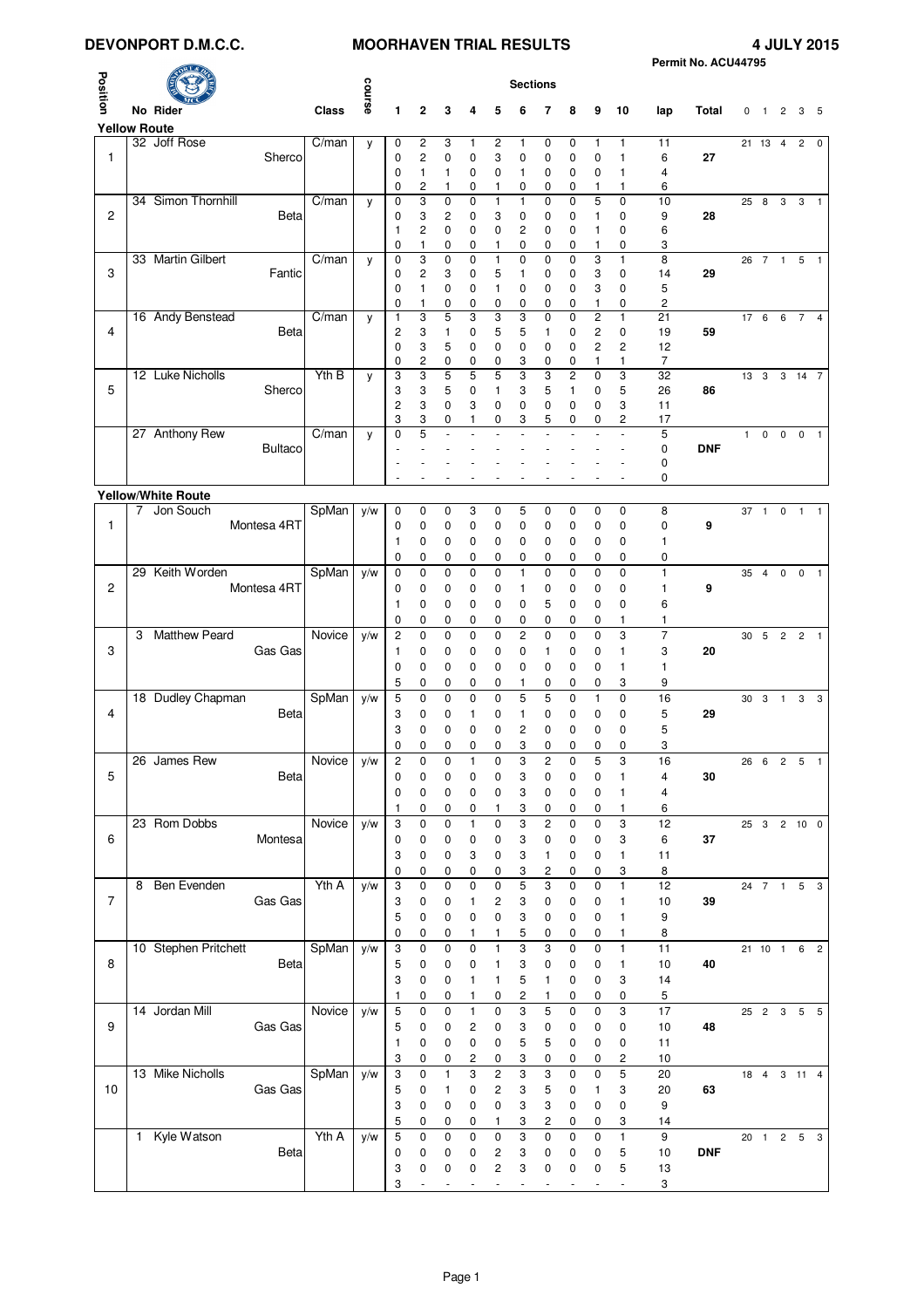# **DEVONPORT D.M.C.C.** MOORHAVEN TRIAL RESULTS 4 JULY 2015

| Permit No. ACU44795 |  |  |
|---------------------|--|--|

|                    |    |                         |             |                             |        |                  |                  |                  | Permit No. ACU44795 |                         |                         |                  |                  |                         |                         |                     |             |            |                |                         |                |                         |
|--------------------|----|-------------------------|-------------|-----------------------------|--------|------------------|------------------|------------------|---------------------|-------------------------|-------------------------|------------------|------------------|-------------------------|-------------------------|---------------------|-------------|------------|----------------|-------------------------|----------------|-------------------------|
|                    |    |                         |             |                             |        |                  |                  |                  |                     |                         | <b>Sections</b>         |                  |                  |                         |                         |                     |             |            |                |                         |                |                         |
| Position           |    |                         |             |                             | course |                  |                  |                  |                     |                         |                         |                  |                  |                         |                         |                     |             |            |                |                         |                |                         |
|                    |    | No Rider                |             | Class                       |        | 1                | $\mathbf 2$      | 3                | 4                   | 5                       | 6                       | 7                | 8                | 9                       | 10                      | lap                 | Total       | 0          | -1             | 2                       | 3              | 5                       |
|                    | 11 | Iona Pritchett          |             | SpMan                       | y/w    | 3                | $\mathbf 0$      | $\mathbf 0$      | 2                   | $\mathbf{1}$            | 3                       | $\mathbf 0$      | $\mathbf 0$      | $\mathbf{1}$            | $\overline{c}$          | 12                  |             | 4          | $\overline{c}$ | $\overline{c}$          | $\overline{c}$ | $\mathbf{1}$            |
|                    |    |                         | <b>Beta</b> |                             |        | 5                | ÷,               | $\overline{a}$   |                     |                         |                         | ä,               |                  | ÷                       | ÷,                      | 5<br>0              | <b>DNF</b>  |            |                |                         |                |                         |
|                    |    |                         |             |                             |        |                  |                  |                  |                     |                         |                         |                  |                  |                         |                         | 0                   |             |            |                |                         |                |                         |
| <b>White Route</b> |    |                         |             |                             |        |                  |                  |                  |                     |                         |                         |                  |                  |                         |                         |                     |             |            |                |                         |                |                         |
|                    | 9  | Andrew Evenden          |             | ov <sub>50</sub>            | W      | 0                | 0                | 0                | 0                   | 0                       | 0                       | 0                | 0                | 0                       | $\mathbf 0$             | 0                   |             | 40         | 0              | 0                       | 0              | 0                       |
| $\mathbf{1}$       |    |                         | Gas Gas     |                             |        | 0                | 0                | 0                | 0                   | 0                       | 0                       | 0                | 0                | 0                       | 0                       | 0                   | 0           |            |                |                         |                |                         |
|                    |    |                         |             |                             |        | 0                | 0                | 0                | 0                   | 0                       | 0                       | 0                | 0                | 0                       | 0                       | 0                   |             |            |                |                         |                |                         |
|                    |    |                         |             |                             |        | 0                | 0                | 0                | 0                   | 0                       | 0                       | 0                | 0                | 0                       | 0                       | 0                   |             |            |                |                         |                |                         |
|                    |    | 30 Jon Stafford         |             | ov <sub>50</sub>            | W      | $\mathbf 0$      | $\mathbf 0$      | $\mathbf 0$      | $\mathbf 0$         | 0                       | 0                       | $\mathbf 0$      | $\pmb{0}$        | $\mathbf{1}$            | $\mathbf 0$             | $\mathbf{1}$        |             | 39         | $\mathbf{1}$   | $\mathsf 0$             |                | $0\quad 0$              |
| 2                  |    |                         | Beta        |                             |        | 0                | 0                | 0                | 0                   | 0                       | 0                       | 0                | 0                | 0                       | 0                       | 0                   | 1           |            |                |                         |                |                         |
|                    |    |                         |             |                             |        | 0                | 0                | 0                | 0                   | 0                       | 0                       | 0                | 0                | $\mathbf 0$             | 0                       | 0                   |             |            |                |                         |                |                         |
|                    |    |                         |             |                             |        | 0                | 0                | 0                | 0                   | 0                       | 0                       | 0                | 0                | 0                       | 0                       | 0                   |             |            |                |                         |                |                         |
| 3                  |    | 21 Owen Clarke          | Sherco      | Novice                      | W      | 0<br>0           | 0<br>0           | $\mathbf 0$<br>0 | $\mathbf 0$<br>0    | 0<br>0                  | $\mathbf{1}$<br>0       | $\mathbf 0$<br>0 | $\mathbf 0$<br>0 | 0<br>0                  | $\mathbf 0$<br>0        | $\mathbf{1}$<br>0   | 1           |            | 39 1           | $\mathbf 0$             |                | $0\quad 0$              |
|                    |    |                         |             |                             |        | 0                | $\mathbf 0$      | 0                | 0                   | 0                       | 0                       | 0                | 0                | 0                       | 0                       | 0                   |             |            |                |                         |                |                         |
|                    |    |                         |             |                             |        | 0                | 0                | 0                | 0                   | 0                       | 0                       | 0                | 0                | 0                       | $\mathbf 0$             | 0                   |             |            |                |                         |                |                         |
|                    |    | 19 John Sabotig         |             | ov <sub>50</sub>            | W      | 0                | 0                | 0                | 0                   | 1                       | 0                       | 0                | 0                | $\mathbf 0$             | 0                       | $\mathbf{1}$        |             | 39         | $\overline{1}$ | $\pmb{0}$               | $\mathbf 0$    | $\overline{\mathbf{0}}$ |
| 4                  |    |                         | Beta        |                             |        | 0                | 0                | 0                | 0                   | 0                       | 0                       | 0                | 0                | 0                       | 0                       | 0                   | 1           |            |                |                         |                |                         |
|                    |    |                         |             |                             |        | 0                | 0                | 0                | 0                   | 0                       | 0                       | 0                | 0                | 0                       | 0                       | 0                   |             |            |                |                         |                |                         |
|                    |    |                         |             |                             |        | 0                | 0                | 0                | 0                   | 0                       | 0                       | 0                | 0                | 0                       | 0                       | 0                   |             |            |                |                         |                |                         |
|                    |    | 31 Robin Mill           |             | $\overline{T/\text{shock}}$ | W      | 0                | 0                | 0                | 0                   | 0                       | 0                       | 0                | $\mathbf{1}$     | $\mathbf 0$             | $\mathbf 0$             | $\mathbf{1}$        |             | 38         | $\overline{c}$ | $\mathbf 0$             |                | $0\quad 0$              |
| 5                  |    |                         | Honda       |                             |        | 0                | 0                | 0                | 0                   | 0                       | 0                       | 0                | 0                | 0                       | $\mathbf 0$             | 0                   | $\mathbf 2$ |            |                |                         |                |                         |
|                    |    |                         |             |                             |        | $\mathbf 0$      | $\mathbf 0$      | 0                | 0                   | 0                       | 1                       | 0                | 0                | $\mathbf 0$             | $\mathbf 0$             | 1                   |             |            |                |                         |                |                         |
|                    |    | 2 Gary Friendship       |             | T/shock                     | W      | 0<br>0           | 0<br>$\mathbf 0$ | 0<br>0           | 0<br>$\mathbf 0$    | 0<br>0                  | 0<br>$\mathbf{1}$       | 0<br>0           | 0<br>$\mathbf 0$ | 0<br>$\mathbf 0$        | 0<br>$\mathbf 0$        | 0<br>$\mathbf{1}$   |             | 38 2       |                | $\overline{\mathbf{0}}$ |                | $0\quad 0$              |
| 6                  |    |                         | Honda       |                             |        | 0                | 0                | 0                | 0                   | 0                       | 0                       | 0                | 0                | 0                       | 0                       | 0                   | $\mathbf 2$ |            |                |                         |                |                         |
|                    |    |                         |             |                             |        | 0                | 0                | 0                | 0                   | 0                       | 0                       | $\mathbf 0$      | 0                | $\mathbf 0$             | 0                       | 0                   |             |            |                |                         |                |                         |
|                    |    |                         |             |                             |        | 0                | 0                | 0                | 0                   | 0                       | 0                       | 0                | 0                | 1                       | 0                       | 1                   |             |            |                |                         |                |                         |
|                    |    | 15 Paul Hooper          |             | ov <sub>50</sub>            | W      | 0                | 0                | 0                | $\mathbf 0$         | 1                       | 0                       | 0                | $\mathbf 0$      | 0                       | 0                       | $\mathbf{1}$        |             |            | 38 2 0         |                         |                | $0\quad 0$              |
| $\overline{7}$     |    |                         | Gas Gas     |                             |        | 0                | 0                | 0                | 0                   | 0                       | 0                       | 0                | 0                | 0                       | $\mathbf 0$             | $\mathbf 0$         | $\mathbf 2$ |            |                |                         |                |                         |
|                    |    |                         |             |                             |        | 0                | 0                | 0                | 0                   | 1                       | 0                       | 0                | 0                | 0                       | 0                       | 1                   |             |            |                |                         |                |                         |
|                    |    |                         |             |                             |        | 0                | 0                | 0                | 0                   | 0                       | 0                       | 0                | 0                | 0                       | 0                       | 0                   |             |            |                |                         |                |                         |
|                    |    | 25 Nick Fell            |             | Novice                      | W      | 0                | $\mathbf 0$      | $\mathbf{1}$     | $\mathbf 0$         | $\mathbf{1}$            | $\mathbf 0$             | 0                | $\mathbf 0$      | $\mathbf 0$             | $\mathbf 0$             | $\overline{c}$      |             | 36         | $\overline{4}$ | 0                       | $\mathbf 0$    | $\mathbf 0$             |
| 8                  |    |                         | <b>Beta</b> |                             |        | 0                | 1                | 0                | 0                   | 1                       | 0                       | 0                | 0                | 0                       | 0                       | $\overline{c}$      | 4           |            |                |                         |                |                         |
|                    |    |                         |             |                             |        | 0<br>0           | 0<br>0           | 0<br>0           | 0<br>0              | 0<br>0                  | 0<br>0                  | 0<br>0           | 0<br>0           | 0<br>0                  | 0<br>0                  | 0<br>0              |             |            |                |                         |                |                         |
|                    |    | 20 Finlay Selway Clarke |             | Yth D                       | W      | 0                | $\mathbf 0$      | $\mathbf 0$      | $\mathbf 0$         | 0                       | 0                       | $\mathbf 0$      | 0                | $\mathbf 0$             | $\mathbf 0$             | $\mathbf 0$         |             | 37         | $\overline{c}$ | $\mathbf 0$             | $\overline{1}$ | $\mathbf 0$             |
| 9                  |    |                         | Beta        |                             |        | 0                | 0                | 0                | 0                   | 0                       | 0                       | 0                | 0                | 0                       | 0                       | 0                   | 5           |            |                |                         |                |                         |
|                    |    |                         |             |                             |        | 0                | 0                | 0                | 0                   | 0                       | 0                       | 0                | 0                | 0                       | 0                       | 0                   |             |            |                |                         |                |                         |
|                    |    |                         |             |                             |        | 0                | 0                | $\pmb{0}$        | 0                   | 1                       | 1                       | $\pmb{0}$        | 3                | 0                       | 0                       | 5                   |             |            |                |                         |                |                         |
|                    |    | 22 John Francis         |             | Novice                      | W      | 0                | 0                | $\mathbf 0$      | 0                   | 1                       | 0                       | 0                | 0                | 0                       | $\pmb{0}$               | 1                   |             | 38         | $\overline{1}$ | $\mathbf 0$             |                | $0 \quad 1$             |
| 10                 |    |                         | Sherco      |                             |        | 0                | 0                | $\pmb{0}$        | 0                   | 0                       | 0                       | 0                | 0                | 5                       | $\pmb{0}$               | 5                   | 6           |            |                |                         |                |                         |
|                    |    |                         |             |                             |        | 0                | 0                | 0                | 0                   | 0                       | 0                       | 0                | 0                | 0                       | 0                       | 0                   |             |            |                |                         |                |                         |
|                    |    | 24 Harry Forbes         |             | Novice                      |        | 0<br>0           | 0<br>$\mathbf 0$ | 0<br>$\mathbf 0$ | 0<br>$\mathbf 0$    | 0<br>1                  | 0<br>$\mathbf 0$        | 0<br>$\mathbf 0$ | 0<br>0           | 0<br>$\mathbf{1}$       | 0<br>$\pmb{0}$          | 0<br>$\overline{c}$ |             |            |                | 34 5 1 0 0              |                |                         |
| 11                 |    |                         | Sherco      |                             | W      | 0                | 0                | 0                | 0                   | 1                       | 0                       | 0                | 0                | 0                       | 0                       | $\mathbf{1}$        | $\bf 7$     |            |                |                         |                |                         |
|                    |    |                         |             |                             |        | 0                | 0                | 0                | 0                   | 1                       | 0                       | 0                | 1                | 0                       | $\mathbf 0$             | $\mathbf 2$         |             |            |                |                         |                |                         |
|                    |    |                         |             |                             |        | 0                | 0                | 0                | 0                   | 0                       | 0                       | 0                | 0                | 0                       | $\overline{\mathbf{c}}$ | 2                   |             |            |                |                         |                |                         |
|                    |    | 17 Louise Atkins        |             | Pre65                       | W      | 0                | $\mathbf 0$      | $\mathbf 0$      | $\mathbf 0$         | $\mathbf 0$             | $\mathbf{1}$            | 0                | $\mathbf 0$      | $\mathbf 0$             | $\mathbf 0$             | $\mathbf{1}$        |             | 33 4 0 0 3 |                |                         |                |                         |
| 12                 |    |                         | Bantam      |                             |        | 0                | 0                | 0                | 0                   | 5                       | 0                       | $\pmb{0}$        | 1                | $\pmb{0}$               | 0                       | 6                   | 19          |            |                |                         |                |                         |
|                    |    |                         |             |                             |        | 0                | 0                | 0                | 0                   | 0                       | 0                       | 0                | 0                | 1                       | $\mathbf 0$             | 1                   |             |            |                |                         |                |                         |
|                    |    |                         |             |                             |        | 0                | 1                | 0                | 0                   | 0                       | 0                       | 0                | 5                | 5                       | 0                       | 11                  |             |            |                |                         |                |                         |
|                    |    | 6 Daniel Wilson         |             | Novice                      | W      | 0                | 0                | 0                | $\mathbf 0$         | 0                       | $\mathbf{1}$            | $\mathbf{1}$     | 3                | $\mathbf 0$             | 0                       | 5                   |             | 26 9 1     |                |                         |                | $4\quad 0$              |
| 13                 |    |                         | Gas Gas     |                             |        | 3<br>0           | 1<br>0           | 0                | 0                   | 1                       | 1                       | 0                | 0                | 1<br>$\mathbf{1}$       | 0                       | $\overline{7}$<br>7 | 23          |            |                |                         |                |                         |
|                    |    |                         |             |                             |        | 1                | 1                | 0<br>0           | 0<br>0              | 3<br>2                  | 0<br>0                  | 0<br>0           | 0<br>0           | 0                       | 3<br>0                  | 4                   |             |            |                |                         |                |                         |
|                    |    | 28 Henry Life           |             | Yth D                       | W      | 0                | $\mathbf 2$      | 5                | $\mathbf 0$         | 5                       | $\overline{\mathbf{c}}$ | $\mathbf 5$      | 0                | 1                       | $\pmb{0}$               | 20                  |             |            |                | 27 4 3 2 4              |                |                         |
| 14                 |    |                         | Beta        |                             |        | 0                | $\overline{c}$   | $\pmb{0}$        | 0                   | 3                       | 1                       | 1                | 0                | 0                       | 0                       | $\overline{7}$      | 36          |            |                |                         |                |                         |
|                    |    |                         |             |                             |        | 0                | $\mathbf 0$      | $\mathbf 0$      | 0                   | 3                       | 1                       | 0                | 0                | 0                       | 0                       | 4                   |             |            |                |                         |                |                         |
|                    |    |                         |             |                             |        | 0                | 0                | 0                | 0                   | 5                       | 0                       | 0                | 0                | 0                       | 0                       | 5                   |             |            |                |                         |                |                         |
|                    |    | 5 Shaun Gatting         |             | Novice                      | W      | 5                | 5                | $\mathbf 0$      | $\mathbf 0$         | $\overline{c}$          | $\mathbf 0$             | $\overline{c}$   | $\mathbf{1}$     | 3                       | $\mathbf 0$             | 18                  |             |            | 26 4 4         |                         |                | $2 \quad 4$             |
| 15                 |    |                         | Scorpa      |                             |        | 0                | 0                | 0                | 0                   | 3                       | 1                       | $\pmb{0}$        | 0                | $\pmb{0}$               | $\mathbf 0$             | 4                   | 38          |            |                |                         |                |                         |
|                    |    |                         |             |                             |        | 5                | 5                | 0                | 0                   | $\overline{\mathbf{c}}$ | 0                       | 0                | 0                | $\overline{\mathbf{c}}$ | $\pmb{0}$               | 14                  |             |            |                |                         |                |                         |
|                    |    |                         |             |                             |        | 0                | 0                | 0                | 0                   | 1                       | 0                       | 0                | 1                | 0                       | 0                       | 2                   |             |            |                |                         |                |                         |
|                    |    | 4 John Emery            | Gas Gas     | Novice                      | W      | $\mathbf 0$<br>1 | $\mathbf 0$      | $\mathbf 0$      | $\mathbf{0}$        | 3                       | $\overline{c}$          | 0                | 0                | $\mathbf 0$             | 0                       | 5<br>1              | <b>DNF</b>  |            |                | 8 1 1 1 0               |                |                         |
|                    |    |                         |             |                             |        |                  |                  |                  |                     |                         |                         |                  |                  |                         |                         | $\pmb{0}$           |             |            |                |                         |                |                         |
|                    |    |                         |             |                             |        |                  |                  |                  |                     |                         |                         |                  |                  |                         |                         | 0                   |             |            |                |                         |                |                         |
|                    |    |                         |             |                             |        |                  |                  |                  |                     |                         |                         |                  |                  |                         |                         |                     |             |            |                |                         |                |                         |